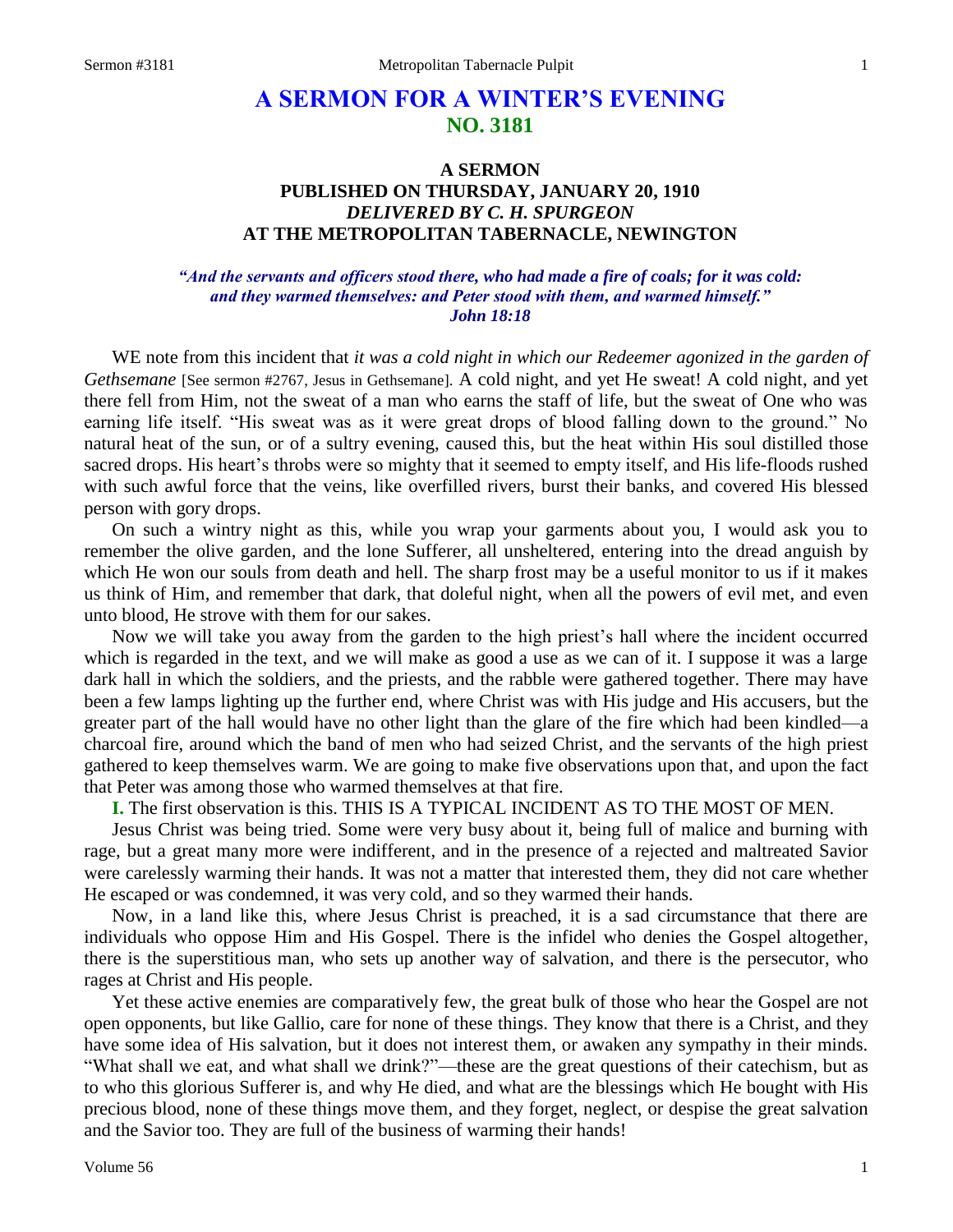The death of Jesus may be important to other people, it may concern ministers, and clergymen, and professors, but it is nothing at all to them, they have other matters to attend to, and their own comfort is their main concern. Around that charcoal brazier the servants of the high priest warmed their hands, and so, in their temporal comforts, or in murmuring at the lack of them, the most of men spend their lives. To them it is nothing that Jesus should die, a rise in their wages, a fall in provisions, or a change in the money market is far more important to them.

If you think of it, this is a very terrible thing. Christ comes into the world to save men, yet men do not think it worth their while to turn their gaze upon Him. He takes their nature, but His incarnation does not interest them, He dies that men may not perish, and men care not one whit for His great love. One hies away to his farm, and another to his merchandise, one has bought a yoke of oxen, and goes to prove them, and another has married a wife, and therefore he cannot come. They are eager for the bread which perishes, but they make light of the meat which endures the life everlasting life, they think much of this world, but nothing of the world to come. Jesus is over yonder at His trial, and they are warming their hands.

I pray you think this over a few minutes, any of you who have been indifferent to the great realities of redemption and see what it is and who it is that you thus treat with discourtesy. It is the Son of God, the Redeemer of men, whom you neglect. Can you imitate those who rattled the dice-box at the foot of the cross, in utter hardness of heart, though Christ's blood was falling upon them as they cast lots for His clothes? Can you trifle in the presence of a dying Savior? *Can you,* did I say? Alas! some have done so for thirty, forty, fifty and even sixty years, and unless the almighty grace of God prevents, they will continue to trifle still—to sport, and play, and seek their own welfare in the presence of the bleeding Son of God, within earshot of His dying groans.

See, He dies, and they place His body in the sepulcher, but on the third day, according to His promise, He rises again from the dead. That risen Savior is surrounded by the glory of promises unspeakably precious, for He has risen for the justification of His people, and as the firstfruits of them that slept—the great pledge that all those who sleep in Him shall rise as He has risen. An august mystery—a mystery which brought angels out of heaven, the one to sit at the head and the other at the foot, where His body had lain, and yet men eat, drink, sleep, and wake as if no risen Jesus had been here.

In the presence of the risen Christ many only warm their hands, for it is cold. The animal has mastered the mental, the body, which is the baser part of man, and cleaves to the dust, has subdued the soul, and so the man allows himself to trifle in the presence of Jesus risen from the dead.

Nor is this all, for He that rose from the dead ascended after forty days. A cloud received Him out of the sight of His disciples, and He rose into glory, and now He sits at the right hand of the Father, reigning there head over all principalities and powers, King of kings and Lord of lords. Men do not generally trifle in the presence of a king, if they have petitions to present, they put on an air of reverence. In the presence of the Royal Intercessor who pleads for us day and night, one would think there would be some interest excited, but no, the multitude warm their hands, and think nothing of Him.

In His presence, they forget His redeeming love, neglect His great salvation, and remain without God and without Christ. This is terrible! As I see the worldling, merely caring for his personal comfort while Christ is in the glory, I marvel, first, at the insolence of the sinner, and secondly, at the infinite patience of the Savior.

The Lord Jesus is to come a second time to judge the earth in righteousness, when He shall appear, no man knows, but come He will, and before Him every one of us must stand. If we be alive and remain, we shall join in that great throng, and if we fall asleep before His coming, we shall rise from the dead, at the sound of the trumpet which proclaims His advent, and shall all be judged of the Most High. The hour of His appearing is not revealed, in order that we may always stand on tiptoe, expecting it to be today, or tomorrow, for He has said, "Behold, I come quickly."

Oh, how can you still be money-grubbing, pleasure-seeking, enjoying yourselves, living only for this world, living to get a competence, living to be what is called, "respectable," and to feed yourselves like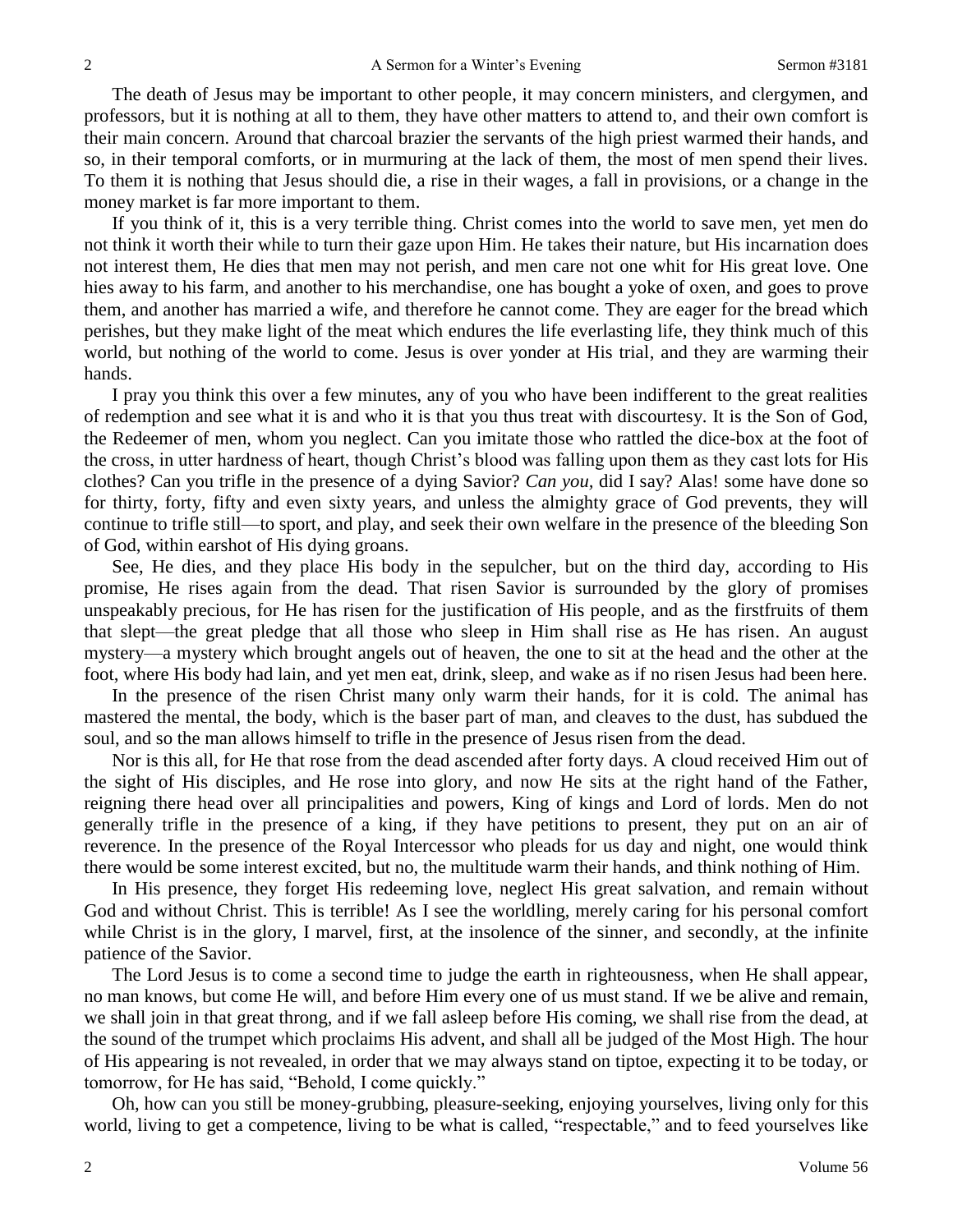the beasts of the field? Have you no thoughts for the Judge, and the day of His coming? Shall our immortal spirits spend all their energies on these trifling temporary things in prospect of that great tremendous day, when Christ with clouds shall come? Surely the solemnities of judgment should constrain us to think of something nobler than earth and time.

There was no harm in their warming their hands, neither is there any harm in our attending to the things of this life, indeed, they ought to be seen to, and seen to with care, but there is something higher, something nobler and loftier for us to do than to serve ourselves, and as it was horrible that we should be so callous in the presence of the suffering Jesus, so is the widespread indifference of sinners a terrible thing.

I would to God that the unthinking portion of those who hear the Gospel might be startled out of their groveling care for the things of this life, and each one of them be led to ask, "What have I to do with this Jesus of Nazareth? Is His blood sprinkled upon me? Has He cleansed me from my sin? May I hope for salvation through Him?" Oh, consider you these things, and give an answer to your consciences, and God do so with you as you shall think of Christ your Lord.

**II.** Secondly, we remark that FOR A DISCIPLE TO MAKE HIS OWN COMFORT THE CHIEF THING IN THE PRESENCE OF HIS SUFFERING MASTER IS MOST INCONSISTENT.

One does not wonder at the high priest's servants making a fire of coals, for it was cold, and one is not surprised at *their* standing to warm their hands, for they knew but little, comparatively, of Christ. They had never tasted of His love, they had never seen His miracles, they had not been asked to watch with Him in the garden of Gethsemane, they had never heard Him say, "Blessed art thou, Simon Barjona: for flesh and blood hath not revealed it unto thee," he marvel is that *Peter* should stand there among them warming his hands.

Why did he do so? Not because he was indifferent to his Master. Let us do him justice, it is plain that he was in a dreadful state of mind that night. He was so attached to his Master that he followed Him up to the door of the hall, and stopped there till John came out, and admitted him. He went up to the fire because he thought he must act as others did, so as to escape suspicion, and as they warmed their hands, he did the same, so as to appear as one of them.

It so happened, however, that the light of the fire shone upon his face, and lit up his countenance, so that one said, "Thou art one of his disciples." Then, to get away from observation, we find Peter passing into another part of the hall, where, I suppose, it was darker. The people were talking, and Peter must needs talk, for it was his weakness to do so, and moreover, he might have been suspected again had he been silent. Then another remarked, "Thou also art of Galilee, for thy speech betrayeth thee." He was discovered again, and so made for the door, but was known there also.

He was all in a tremble. He did love his Master, weak as his faith was, and therefore he could not leave Him, and yet he was afraid to confess Him. He was worried and troubled, tossed to and fro between a desire to rush forward and do some rash thing for his Lord and a fear for his own life. He went to the fire because nobody would think that a follower of Jesus could warm his hands while his Master was being despitefully entreated.

You see the gist of my observation, that for a disciple of Christ to make his own ease and comfort the main thing is most palpably inconsistent with the Christian character. Ah, dear brethren, our Lord had not where to lay His head, though He was rich, yet for our sakes He became poor, can it be consistent for the Christian to make the getting of money the main business of life? Is such a disciple like his Master? The Master gives up everything, shall the disciple labor to aggrandize himself?

Some warm their hands, not at the fire of wealth so much as at the fire of honor. They want approbation, respect, esteem, and they will do anything to gain it. Conscience is violated, and principle is forgotten, to gain the approbation of their fellow men. Whatever happens, they must be respected and admired. Is this as it should be? Are they really disciples of the Nazarene? Is that their Master, despised and rejected, spit upon and jeered? Is He their Lord who made Himself of no reputation? If so, how can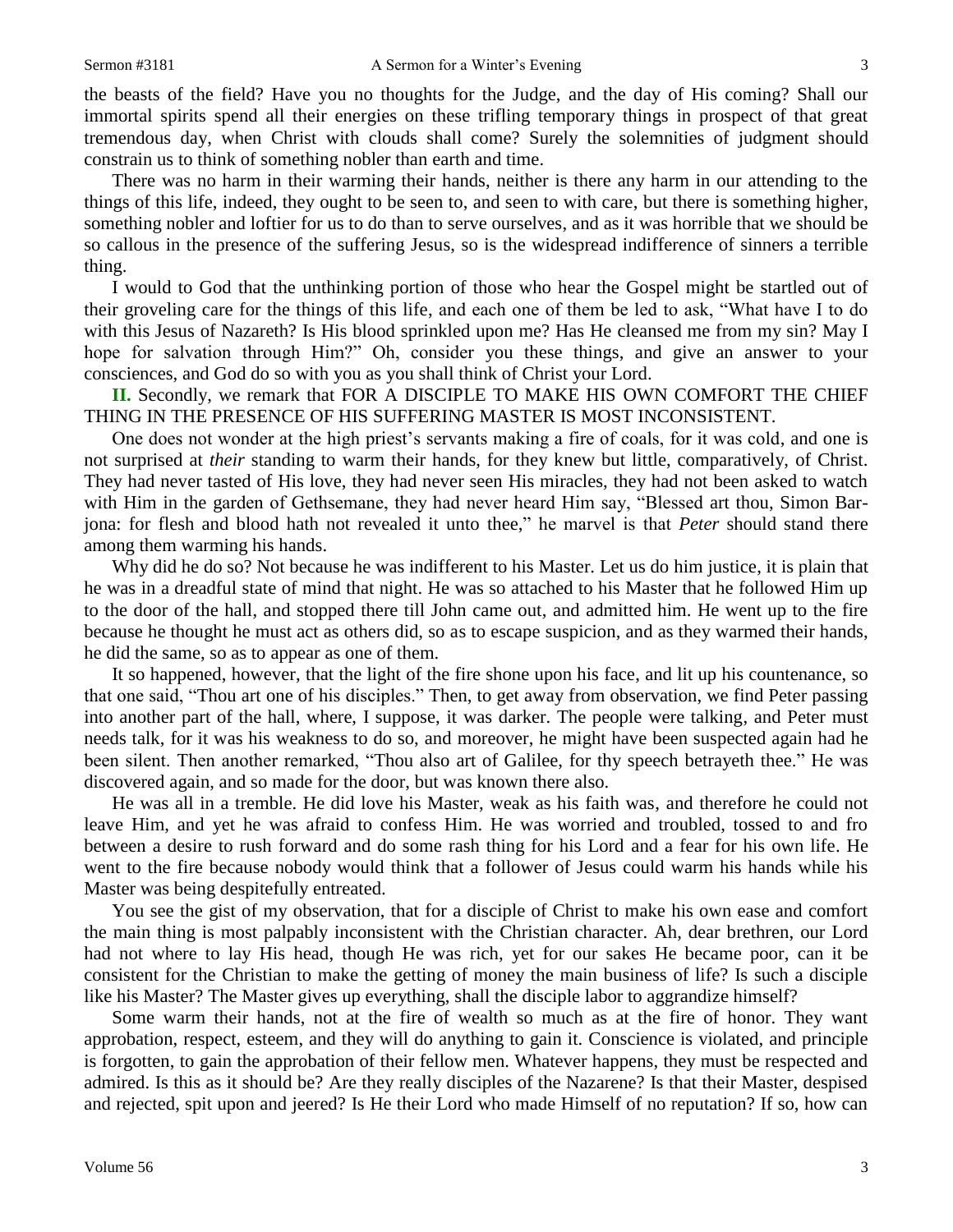they court the smiles of men and sacrifice the truth to popularity? What can be more inconsistent—the disciple warming his hands and the Master enduring the contradiction of sinners against Himself?

Dear brethren, every time our cheek crimsons with shame because of the taunts of the wicked, and we lower our colors because of the jeers of the godless, we are guilty at heart of the meanness of seeking to fare better than our Lord. Every time we check a testimony because it would involve us in censure, every time we stay from a labor because we covet ease, every time we are impatient at the suffering which the cross involves, every time we "make provision for the flesh, to obey the lusts thereof," every time we seek ease where He toiled, honor where He was put to shame, and luxury where He endured an ignominious death, we are like Peter amongst the ribald throng, warming our hands at the fire while our Lord is buffeted and shamefully entreated. May the Holy Spirit keep us from this!

**III.** We now come to our third observation. IT IS MUCH BETTER TO BE COLD THAN TO WARM OURSELVES WHERE WE ARE EXPOSED TO TEMPTATION.

Peter, if he had known it, was better off outside the door than in the hall. I suppose he had forgotten the Master's warnings, for if he had thought of them, he would have said to himself, "Peter, you had better go home. Did not Jesus, in fact, tell you to go home when He said to those who came to seize Him, 'If ye seek me, let these go their way'?" It would seem to have been the path of humble obedience to have gone his way, and not to have pressed into the hall.

Though no doubt the motives which led both Peter and John into the high priest's house were commendable, Peter's position among the soldiers and hangers-on around the fire was extremely full of peril, and offered no corresponding advantages. Did he not know that "evil communications corrupt good manners"? Did he not know that the men who had taken his Lord prisoner were not fit associates for him? Should he not have felt that though he might have his hands warmed, he would be likely to get his heart blackened by mixing with such company?

Brethren, I like to warm my hands, but if I cannot warm them without burning them, I would rather keep them cold. Many things are in a measure desirable, but if you cannot obtain them without exposing yourself to the smut of sin, you had better leave them alone. I have known professors far too anxious to mix with what is called "good society." Now, for the most part, good society, as things are nowadays, is very bad society for a Christian. The best society in the world for me, I know, is to associate with my brethren in Christ. Title, rank, and wealth are a poor compensation for the lack of true religion.

Yet some professors covet the honors of the ungodly world, and they say, "It is not so much for ourselves, we are advanced in years, but we want to bring the girls out, and our young men, you know our sons—must have some society." Yes, and for the sake of this dangerous luxury our churches are deprived of successors to godly fathers. Instead of seeing the younger members of Christian households drafted into our ranks, we have continually to begin again with new converts from the outer world. Full often, professors whom God prospers in this world so train their children that they forsake the spiritual worship of God and turn their backs on principles for which their forefathers dared to bleed and die.

I charge you, brethren, remember that, if you cannot be admitted into "society" without concealing your principles, you are far better off without society. Has not our Lord called us to go without the camp? Are we not warned against being conformed to this world? Deny yourselves the warm place around society's charcoal fire, for its sulfurous vapor will do you more harm than the cold.

Some whom I have known have ventured very far upon very dangerous ground to win the affection of a chosen object. There is no wiser precept in Holy Scripture than that which commands Christians to marry "only in the Lord." It never can conduce to take comfort of any Christian man or woman to be unequally yoked together with an unbeliever, you had far better remain in the cold of your bachelor or spinster life than warm your hands at the fire of unhallowed marriage.

Not a few are tempted by the cleverness of certain literature to defile their minds with skeptical and even blasphemous writings. Such and such a "Quarterly" or "Fortnightly," is so very clever that you are regarded as a Philistine and an ignoramus if you do not read it! Yet if you do read it, you are never the better, but very much the worse for your pains, why then yield to its more than doubtful influence?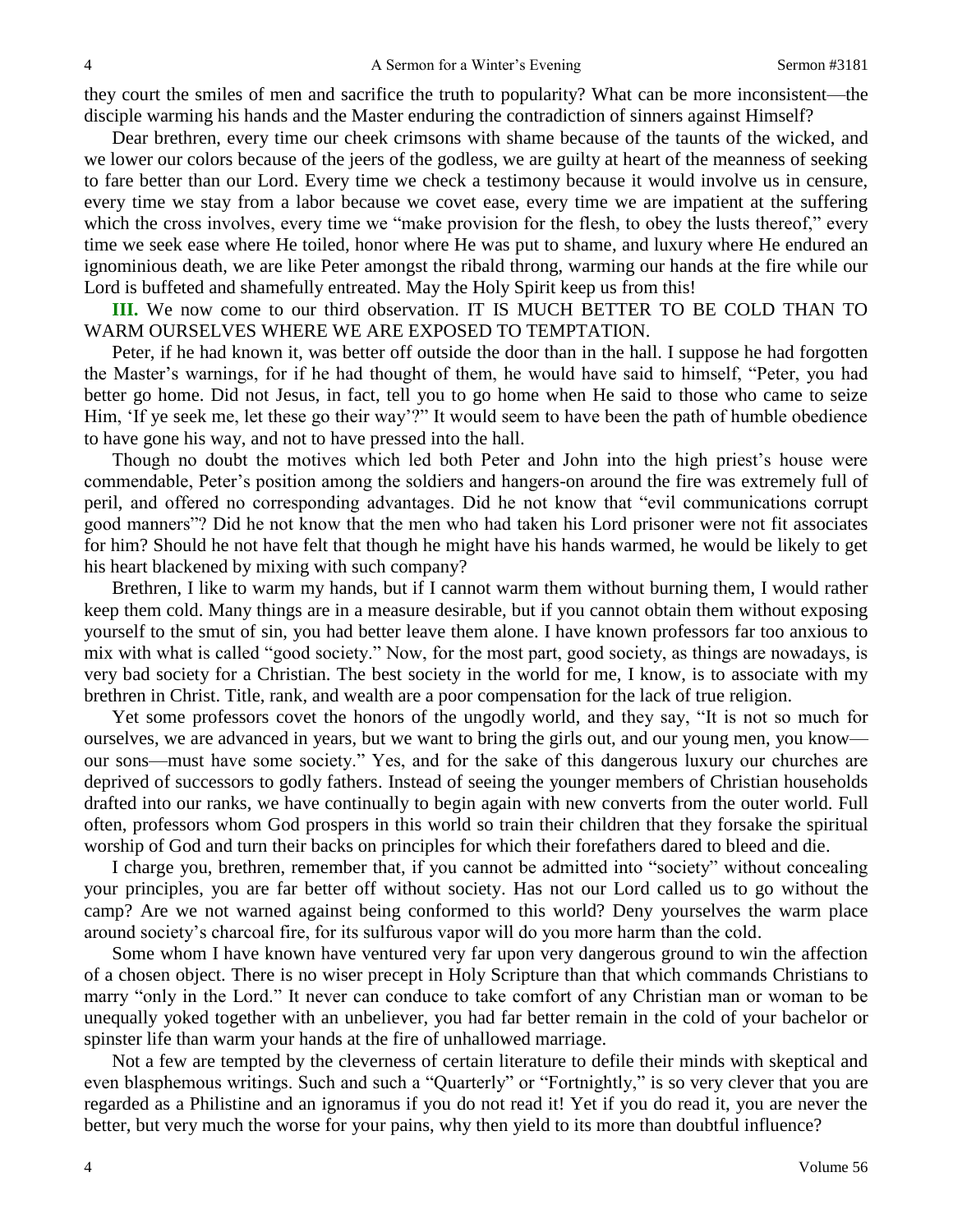Do you pray the better for such reading? Have you more faith in God after perusing such works? No, but doubts which would not otherwise have occurred to you are sown in your mind, difficulties which only exist in ungodly brains are conjured up, and the time which ought to have been spent in devotion, and in growing in grace, and in bringing others to Jesus, you waste in battling for the very life of your faith, which you have needlessly exposed to assault.

I do not believe it to be essential to roll in a ditch every day for the sake of proving the efficacy of the clothes brush, neither is it worthwhile to seek out infidel doubts in order to try our logical powers upon them. Some tell us that we must keep abreast of the times, but if the times run the wrong way, I see no reason why we should run with them. Rather let us leave the times and dwell in the eternities. If I can be cheered and refreshed by good literature, and be the better and wiser for it, I am thankful, but if I must, in warming my hands, defile them with unbelief, I will sooner let them become blue with cold.

Perhaps, dear friends, our liability to be injured by that which renders us comfortable is one reason why God does not subject some of His best people to the trials of prosperity. Have you not sometimes wished that you were rich? I daresay you have, but perhaps you never will be. You did prosper once, but it came to an end. Once or twice the prize of wealth seemed within your reach, others seized it, and you are still working hard and earning a bare crust. We do not know what you might have been if you had been allowed to succeed. In warming your hands you might have burned them.

Many Christians have been impoverished by their wealth and brought to inward wretchedness by outward prosperity. You have flourished best in the soil in which the Lord has kept you, anywhere else you might have run to seed. Some years since, when the first larch tree was introduced into England, the person who had brought home the specimen put it into his hothouse to grow. It did not flourish, and no wonder, for it delights in a colder atmosphere, the gardener therefore pulled up the spindly thing by the roots, and threw it upon the dunghill, and there, to everybody's surprise, it grew wonderfully! It was created to flourish under trying circumstances, and perhaps you are of the same order. Learn you the lesson and be content to be where you are.

**IV.** A fourth observation is this—IF A CHRISTIAN ACTS INCONSISTENTLY, HE IS PRETTY SURE TO BE FOUND OUT.

Here was Peter warming his hands, and he thought that nobody would know him, but his face, as we said before, was illuminated by the light of the fire and one said, "Surely thou art one of His disciples." The fire did not merely warm, but it threw light on him, and showed him up, and so, when it comes to pass that a Christian gets into association with the ungodly, and figures with them, his sin will find him out.

I have noticed, in a very wide sphere of observation, that bad men may do wrong for years, and not be discovered, and that hypocrites may contrive to carry on their hypocrisy half a lifetime without being unmasked, but a true man, a real child of God, if he shall only do a tenth as much wrong as others, will be certain to be detected. Peter tried to look uncommonly comfortable and calm while at the fire, but he could not do it, he discovered himself by the twitches of his face, and the very look of him, and when he spoke, as we have already said, the tones of his voice betrayed him. A Philistine helmet will not sit well upon an Israelite, he wears it awkwardly, and is known though in disguise.

Ah, Christian man, you had better keep to your own company, it is of no use for you to try to travel *incognito* through this world, for it will detect you. Never go where you will be ashamed to be seen, for you will be seen. A city set on a hill cannot be hid, a lighted candle must be seen. A speckled bird will be noticed where no note is taken of others. Worldlings have lynx eyes with which to spy out erring professors, and they are sure to publish your faults, for they are sweet morsels to them. "Report it! Report it!" say they. In vain will you try to pass yourself off as a stranger to Christ, your speech will betray you, and the finger of scorn will be justly pointed at you for your inconsistency, therefore, keep to your own company, and walk not in the way of the wicked.

**V.** The fifth point is this—and you all know it to be true—IT IS A GREAT DEAL EASIER TO WARM YOUR HANDS THAN YOUR HEARTS.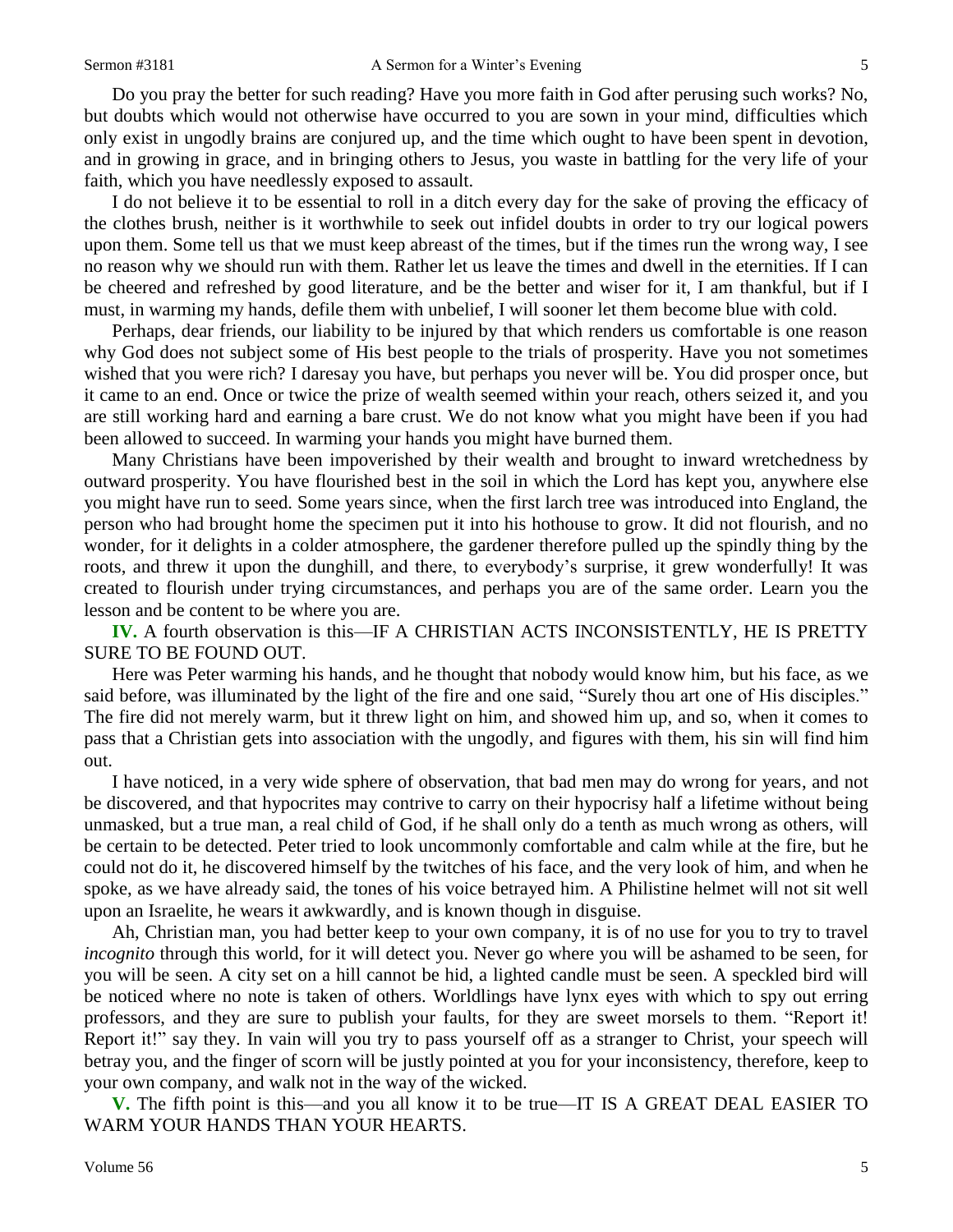A few coals in a brazier suffice to warm Peter's hands, but even the infinite love of Jesus did not just then warm his heart. O sirs, what was the scene at the end of the hall? Was not that enough to set all hearts aglow? It was a bush that burned with fire and was not consumed. It was the Son of God smitten on the mouth, and vilely slandered, and yet bearing it all for love of us.

O sirs, there was a furnace at the other end of the hall—a furnace of love divine! If Peter had but looked at his Master's face, marred with agony, and seen upon it the mark of His terrible night-sweat, surely, had his heart been right, it would have burned within him. One marvels that, with such a sight before him—if Peter had been Peter—if he had only been true to that true heart of his, he would have braved the malice of the throng, placed himself side by side with his Lord and said, "Do to me whatever you do to Him. If you smite Him, smite me. Take me, and let me suffer with Him." If he might not have done that, one would not have wondered if Peter had sat there and wept till he broke his heart to see his Master treated so. But alas! the sight of his Lord, accused and betrayed, did not warm Peter's heart.

My brethren, we sometimes wish that we had actually seen our Lord, but seeing Christ after the flesh was of small service to Peter. It was when the Holy Spirit used the glance of Jesus as a special means of grace that Peter's heart was thawed, and his eyes dropped with tears of repentance.

O Lord and Master, though a bodily sight of You would not warm us, if You should walk up these aisles, and should show Your pierced hands in this pulpit, yet if Your blessed Spirit will come upon us tonight we shall see You by faith, and the sight will make our hearts burn within us, winter though it be. Come, sacred Spirit, shed abroad the love of Jesus in our souls, and so shall our love be kindled, and burn vehemently. Grant it therefore, we pray You, for Your love's sake! Amen.

### **EXPOSITION BY C. H. SPURGEON**

#### *JOHN 18:1-27*

**Verse 1.** *When Jesus had spoken these words, he went forth with his disciples over the brook Cedron, where was a garden, into which he entered, and his disciples.*

From our Lord's example, we should learn, when trouble is near, to meet it with composure. Our Savior did not sit still, but as the hour approached for His betrayal and death, "He went forth with his disciples." The passing over the black brook Cedron, through which flowed the filth of the temple, was very significant. King David had crossed that brook long before when he had been driven from his home by Absalom's rebellion, and now the greater David went "over the Brook Cedron, where was a garden." He especially wanted solitude just then, for one of the best preparations for suffering is to get alone with God. Learn this lesson also from your Lord's example, and as He put Gethsemane before Calvary, if you can put an hour of prayerful contemplation before your expected suffering, it will be a great help to you.

**2.** *And Judas also, which betrayed him, knew the place: for Jesus ofttimes resorted thither with his disciples.*

That dark and gloomy olive garden was no pleasure garden that night. It had often been a place of retirement and of prayer for the Master. What happy memories His disciples must have had of being with Him there for a season of prayer! It was a very choice privilege for them to be with Him when He preached, but it must have been, if possible, a still greater privilege to be with Him when He prayed.

It is not recorded that His disciples ever said to Him, "Lord, teach us how to preach," but at least one of them was so struck with His prayers that he said, "Lord, teach us to pray." We may well ask Him to do that for us now. Perhaps some of you would like to be taught how you can become great, it is much more important for you to be taught to become prayerful.

**3.** *Judas then, having received a band of men and officers from the chief priests and Pharisees, cometh thither with lanterns and torches and weapons.*

It does not matter much about the band of men and officers with lanterns and torches and weapons, but the dreadful part of the narrative is that they were led by one who had been a disciple of Christ, one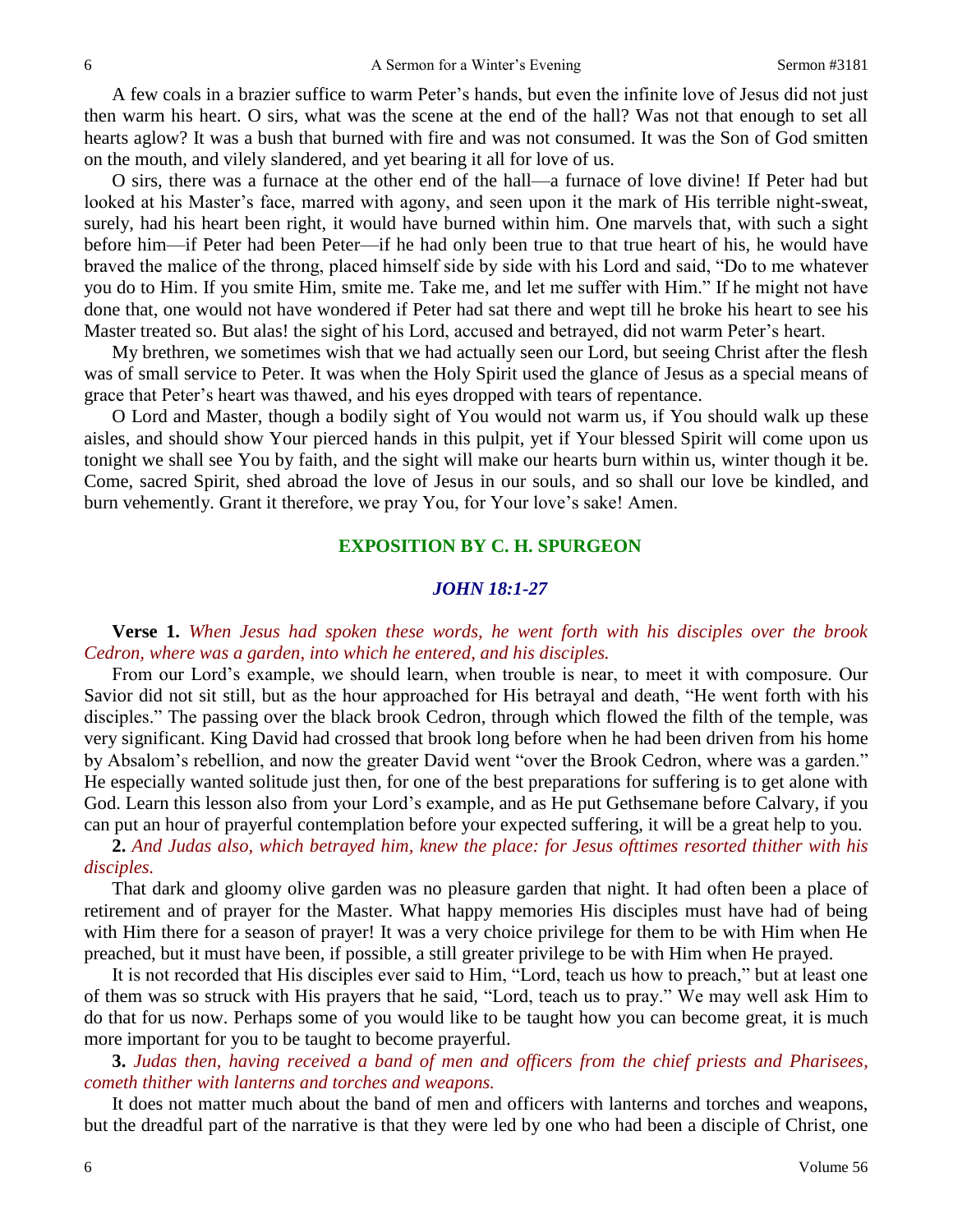who had been numbered with the apostles. Is Christ still betrayed by His professed friends? Yes, it is so, but may you and I never be guilty of that terrible crime! Yet why should we not unless the grace of God should prevent it? We are of the same flesh and blood as Judas, and although we might not be tempted by a sum of money, we may be tempted by a sinful pleasure or by a sinful shame. Lest we should be led astray, let us pray that we may not enter into temptation, and especially ask that we may be preserved from betraying our Lord as Judas did.

**4.** *Jesus therefore, knowing all things that should come upon him, went forth, and said to them, Whom seek ye?*

Because of His divinity, He knew all that would come upon Him, but what a wondrous manhood His was that, although He knew all that would befall Him, He went forth calm and composed, resigned to His Father's will, and said to those who had come to seize Him, "Whom seek ye?" I think He is saying to some of us, "whom seek ye?" We have not come here to slay Him, we have not come here to fight against Him, and lead Him away to crucify Him, yet I hope that we can truly say that we have come seeking Jesus. If this be really your heart's desire, it shall surely be fulfilled to you.

**5.** *They answered him, Jesus of Nazareth. Jesus saith unto them, I am he.*

Or rather, "I am," pronouncing the words with a divine dignity which had a startling effect upon them.

**5-6.** *And Judas also, which betrayed him, stood with them. As soon then as he had said unto them, I am he, they went backward, and fell to the ground.*

It seems as if our Lord intended to let them realize something of His divine power and glory, for the utterance of that august expression, *I am,* which is His Father's name, staggered them, and they fell to the ground. Do you not wonder that they did not rise up, and go away and leave Him after they had fallen at His feet and asked His forgiveness? They did not so act, for the power of fear when it is not accompanied by love is very small. There was enough power in it to make them fall down to the ground, but there was not power enough in it to make them fall at Christ's feet confessing their sin.

**7-8.** *Then asked he them again, Whom seek ye? And they said, Jesus of Nazareth. Jesus answered, I have told you that I am he: if therefore ye seek me, let these go their way:* [See sermons #2616, Christ's Care of His Disciples, #2368, The Living Care of the Dying Christ].

It is very cheering to us to think of our Lord meeting all the enemies of His people, gathering up all their weapons into His own heart that His people might go free. You and I, if we had been in such a case, would have been flurried and worried, and our fears would have made us selfish. We should have forgotten our poor friends who were with us, but Jesus thought not of Himself, He thought of His poor trembling disciples, and therefore He said, "If therefore ye seek me, let these go their way."

**9.** *That the saying might be fulfilled, which he spake, Of them which thou gavest me have I lost none.*

He had only said that just a little while before, but this verse shows us that the New Testament is as sure to be fulfilled as the Old Testament. It was a new saying, not then written, yet it had all the life and power of God in it, so it must live, and must be fulfilled.

**10.** *Then Simon Peter having a sword drew it, and smote the high priest's servant, and cut off his right ear. The servant's name was Malchus.*

Here is every prospect of a fight. Simon Peter has begun it, and the armed men will be eager to continue it. We always have our Simon Peters about—men of emotion, men of impulse, men of impetuosity. They are not a bad sort of Christians, and I do not know what we should do without them. Our cold, frozen thinkers would not do much without our warm-hearted Peters to help to thaw them.

Still, Peter was only one of the twelve apostles, and though they call him the head of the church, he made a very poor head of the church just then. He drew a sword, and began to use that carnal weapon by cutting off the right ear of Malchus. It was a great mercy that the Lord was there to heal the ear, and to forbid the use of the sword in His defense.

**11.** *Then said Jesus unto Peter, Put up thy sword into the sheath: the cup which my Father hath given me, shall I not drink it the cup?*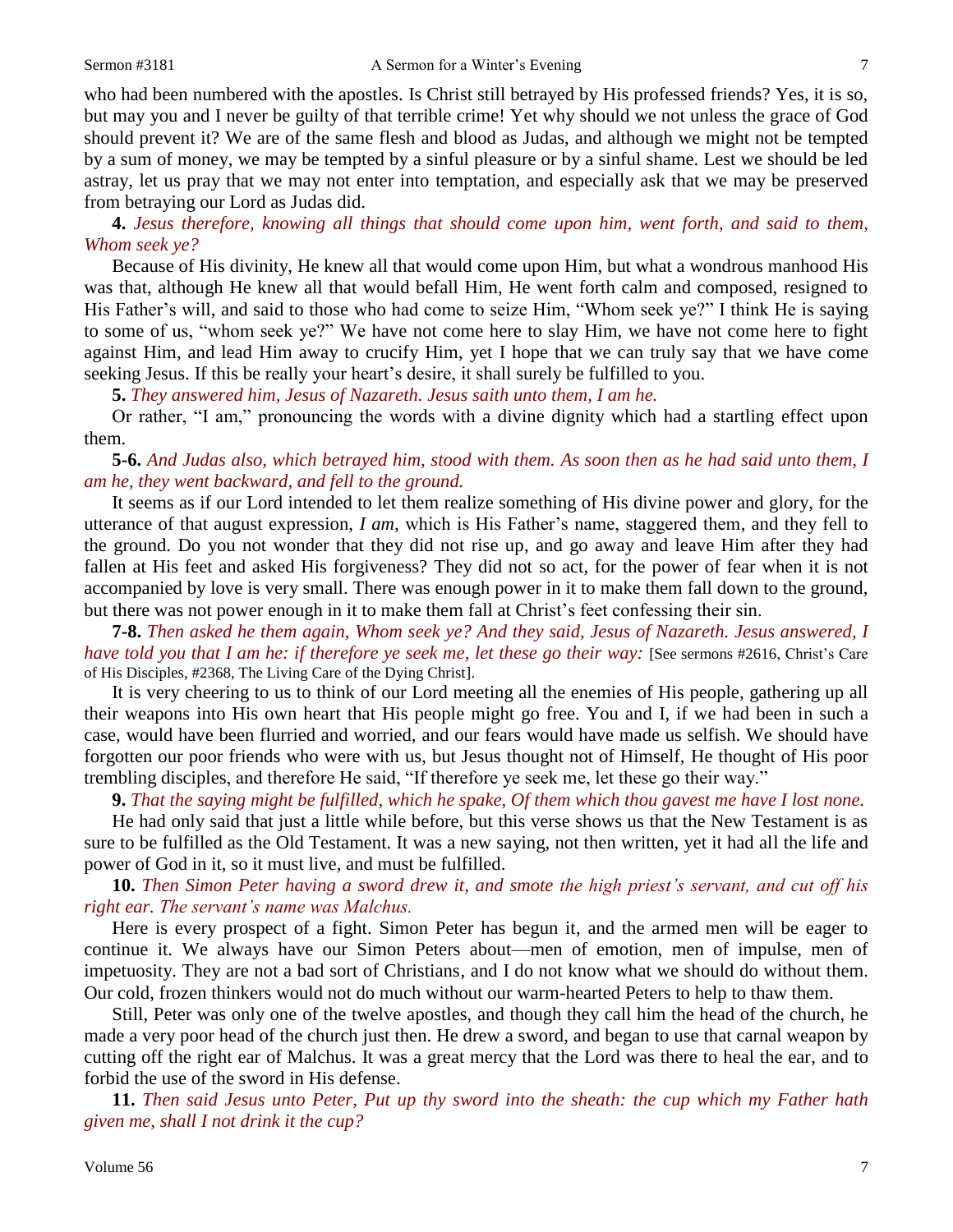Here is another helpful lesson for any of you who have a trial before you. Do not seek to set the trial aside, use no wrong means to escape from affliction, drink your ordained cup. Though Peter's sword is handy, put it up into its sheath, and do not use it. Bear and forbear, on and on and on to the end of the chapter. Drink the cup that your Father gives you. However bitter it is, it is sweetened by the fact that He gives it to you. Shall not a true son of God drink the cup that his Father presents to him? There can be no harm in it, and it must work you some real good, so put up your sword, and lift the cup to your lips, and drink it to the dregs.

**12.** *Then the band and the captain and officers of the Jews took Jesus, and bound him,—*

When you are bound with sickness, or bound with weakness, or bound in any other way, do not complain. Your Master was bound, and I think we ought to be willing to be anything that Christ was. What was good enough for Him is good enough for us. "They took Jesus, and bound him,"

**13-14.** *And led him away to Annas first; for he was father in law to Caiaphas, which was the high priest that same year. Now Caiaphas was he, which gave counsel to the Jews, that it was expedient that one man should die for the people.*

Christ could not die without the question of expediency turning up. I never knew any great sin in the world, nor any great heresy, nor any great combination of men to maintain it without the question of expediency coming under consideration. Expediency is the great Christ-killer. Many nowadays say to us, "Do not preach against error, it is not expedient to do so. Do not break away from evil associations, it is not expedient." How many there are of even good men who do certain things, not because they are right, but because they are expedient!

But, believers in Jesus, in the name of your Lord I implore you to hate expediency, since it put Him to death. It was a wicked expediency that would murder Christ in order to save a nation, but it did not really do so, after all, for the guilt of slaying Christ brought upon the nation the growing crime of deicide.

**15.** *And Simon Peter followed Jesus, and so did another disciple: that disciple was known unto the high priest, and went in with Jesus into the palace of the high priest.*

This other disciple was, no doubt, John, who thus veiled himself as he did on other occasions.

#### **16.** *But Peter stood at the door without.*

It would have been better for him if he had stayed there, he would probably have been more out of the way of temptation than he was inside the palace of the high priest.

**16.** *Then went out that other disciple, which was known unto the high priest, and spake unto her that kept the door, and brought in Peter.*

John doubtless acted thus out of kindness to Peter, but he was the means of bringing his friend into a place where he was not strong enough to keep his feet. You and I may act like that, perhaps, in perfect innocence, and even with commendable kindness, yet we may be unintentionally doing our friends a great wrong.

I notice that John seems to have been the first of the apostles to associate with Peter after that terrible fall of his, and in his record of Peter's denial of his Lord, he does not mention his cursing and swearing as Matthew and Mark do. He appears to have felt great tenderness towards Peter, perhaps all the more so because he had been the innocent means of getting him into the place of temptation.

**17.** *Then saith the damsel that kept the door unto Peter, Art not thou also one of this man's disciples? He saith, I am not.*

Ah, Peter! Ah, myself! If anyone is trusting in himself, he may soon utter a falsehood concerning his Lord, as Peter did. Keep us, O God, by Your grace, or else it will be so with us. It was nothing but a poor maidservant that cowed this brave Peter, the man whose sword was drawn just now in his Master's defense is not able truthfully to answer the maid's question, "Art not thou also one of this man's disciples? He saith, I am not."

**18.** *And the servants and officers stood there, who had made a fire of coals; for it was cold: and they warmed themselves: and Peter stood with them, and warmed himself.*